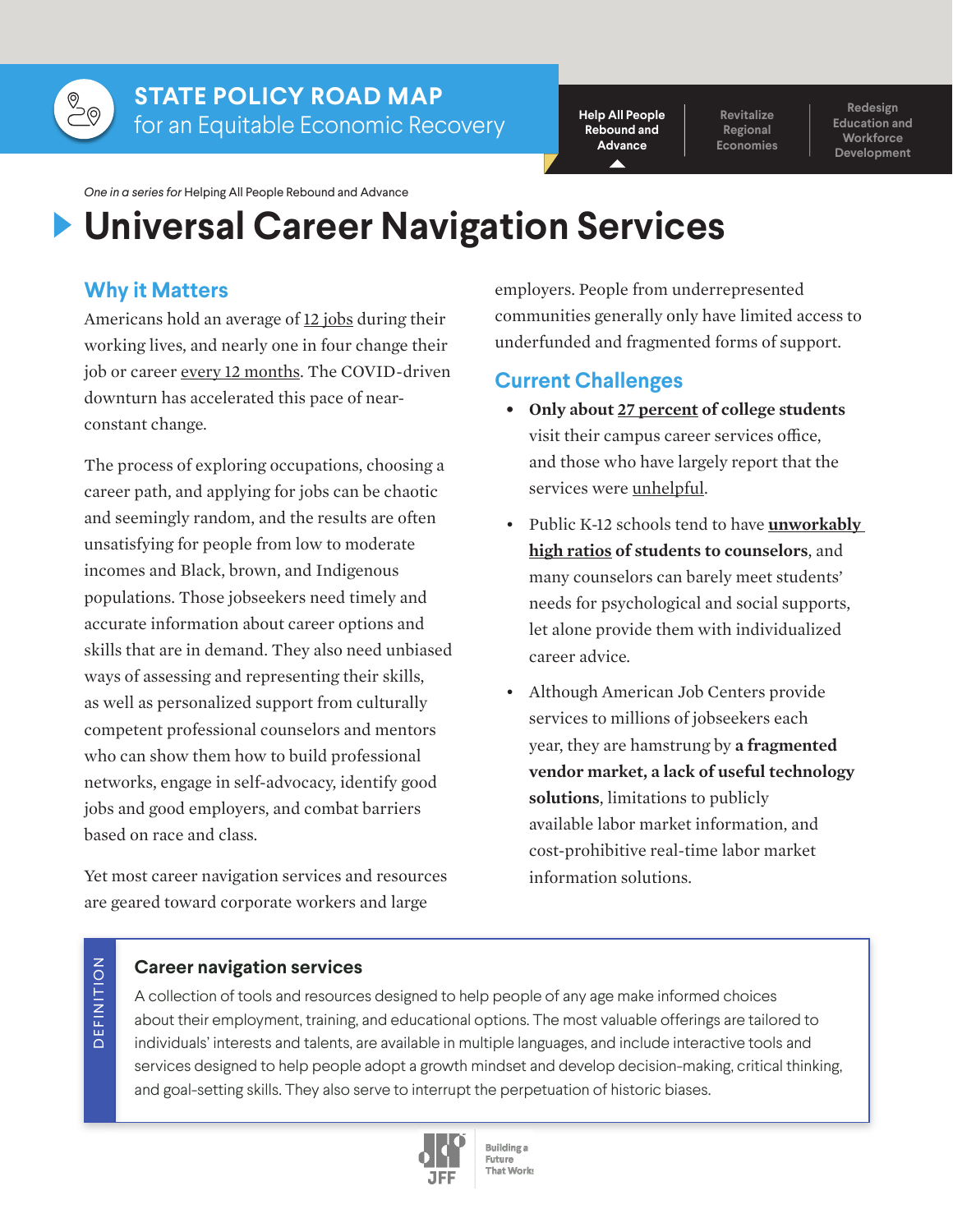## **What's Needed**

States must develop universal career navigation services that are tech-enabled, place-based, advancement-driven, and available to workers and learners in real time, so they can make informed decisions about employment and education pathways.

# **What State Policymakers Can Do**

## *Foundational Steps*

- Collect and publicly release education and employment outcomes of participants in public and private education and workforce training programs so that prospective students, their families, employers, institutions, and governments can make informed decisions about which careers and programs provide strong returns on investment in the labor market. Ensure that publicly available information is provided in multiple languages for students and families.
- Offer education, workforce, and economic development providers incentives to collaborate at a regional level to identify and publicize in-demand occupations that pay family sustaining wages Their collaborative marketing efforts should be based on analysis of real-time and traditional labor market information and employer input.

## *Advanced Steps*

 $\triangleright$  Provide guidance, technical assistance, and funding to high schools and colleges on how to help every student develop a career plan prior to graduation. Use state resources to expand the use of tech-enabled career navigation tools in schools, and thereby increase the capacity of career counselors to serve at-risk, low-income, and first-generation students, who are likely to need the most personalized support as they explore career options and learn how to build social networks.

## *Transformational Steps*

Invest in a statewide career navigation technology platform that would be accessible to all jobseekers and students. The platform would be administered by the state workforce system and designed for use across the state's education, workforce development, economic development, unemployment insurance, and human services systems. To encourage people to make exploring career options part of their daily lives, it should be a user-friendly tool with a mobile interface, and it should be integrated into the internet of things ecosystem.



**Building** a Future That Works